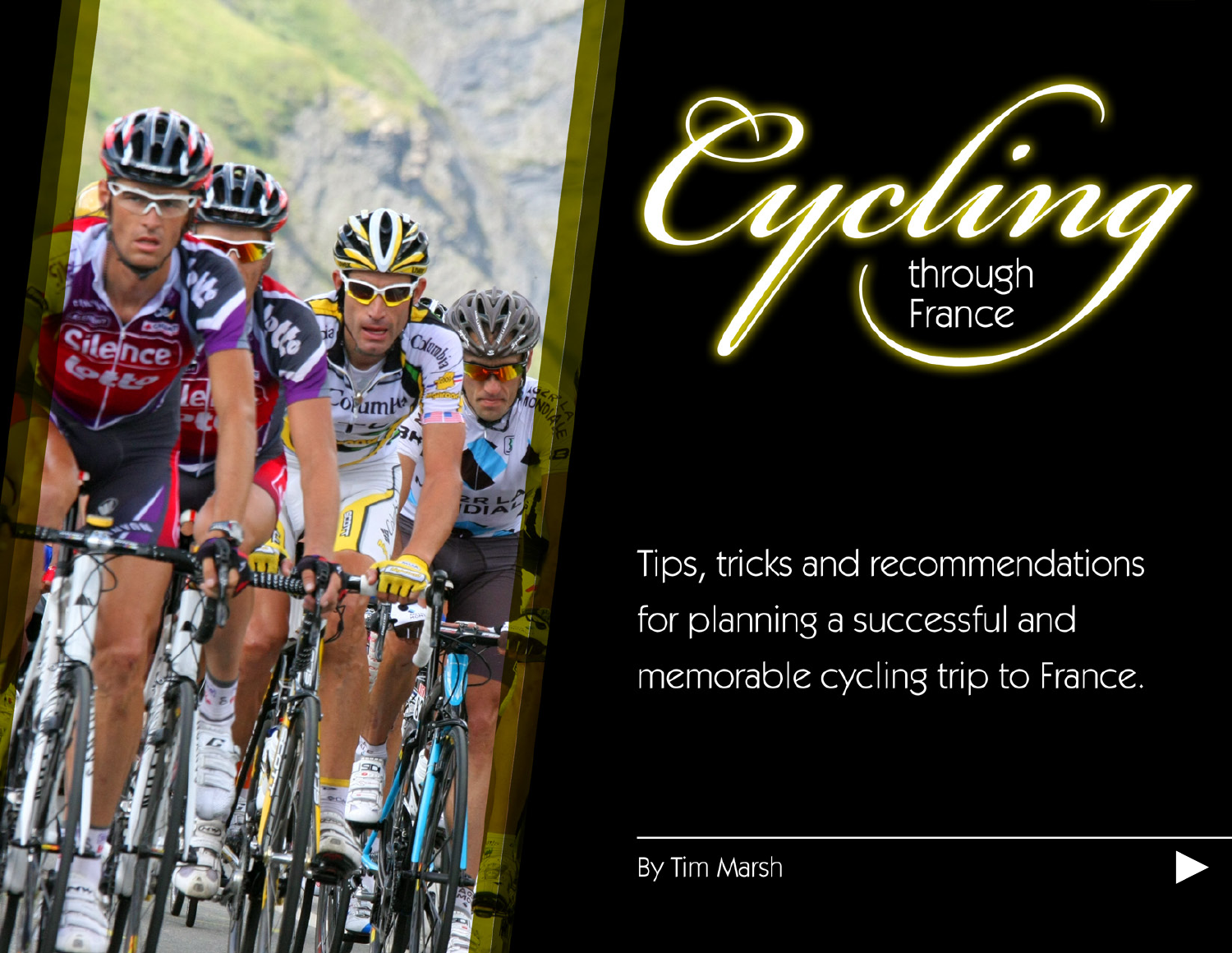

**ABOTT** 

Table of Contents TDFTips Website 1 Zoom Document 1 Email Author

#### About the Author

I am *very* excited by life.

Whether through my surfing travels, love of **[snowboarding](http://www.heresysnowboarding.com)**, love of **[coffee](http://www.wherespresso.com)**, love of **[travel and](http://wwww.shredquest.com) [taking photos](http://wwww.shredquest.com)**, efforts to drag myself from **[cubicle](http://www.projectheresy.com) [madness](http://www.projectheresy.com)** (whilst encouraging and enabling others to do the same), or my general sense of wonder and amazement at the world around me, I am always smiling and enjoying life and always finding something to do and people to engage with.

 $-2-$ 

 $-2-$ 

I love life a lot.

#### Legal Stuff

© 2009 tdftips.com, shredquest.com and projectheresy. com – all material is copyright, especially the photos.

Tourdefrancetips.com, tdftips.com and shredquest.com are operational subsidiaries of Project Heresy.

No part of this guide is meant to be republished or reproduced on the web without permission – this means forums, torrent sites and so on. Sure, I'm not going to be able to stop you sending it to your mates, nor do I want to. Just don't be lame and go posting it everywhere, ok? A lot of time (and money) was spent on bringing this to you, so it'd be great if you could respect that.

I'd much prefer if you joined my affiliate scheme **[here](https://www.e-junkie.com/affiliates/?cl=63508&ev=7e244683b5)**. You can then mention or link to the guide in your interweb travels, use your affiliate link to link to it, and then get a nice (50% at time of publication) commission of any referred sales.

ALL RIGHTS RESERVED: You do not have any rights to sell or profit from this report. All content is to remain uned ited and all links must stay in tact as they are. You can not claim any type of ownership without express written per mission from the creator and only the creator, Tim Marsh. All rights to this report belong to the author only.

DISCLAIMER: All information contained within this report is strictly the views represented by the author, at time of publication. Said author can and does reserve the right to add to, change, alter or update the thoughts and opinions stated herein. Every attempt has been made to accurately substantiate all information in said report. However, the author, his partners and affiliates make no warranty to nor do they take responsibility for any errors or exclusions that may be contained in within.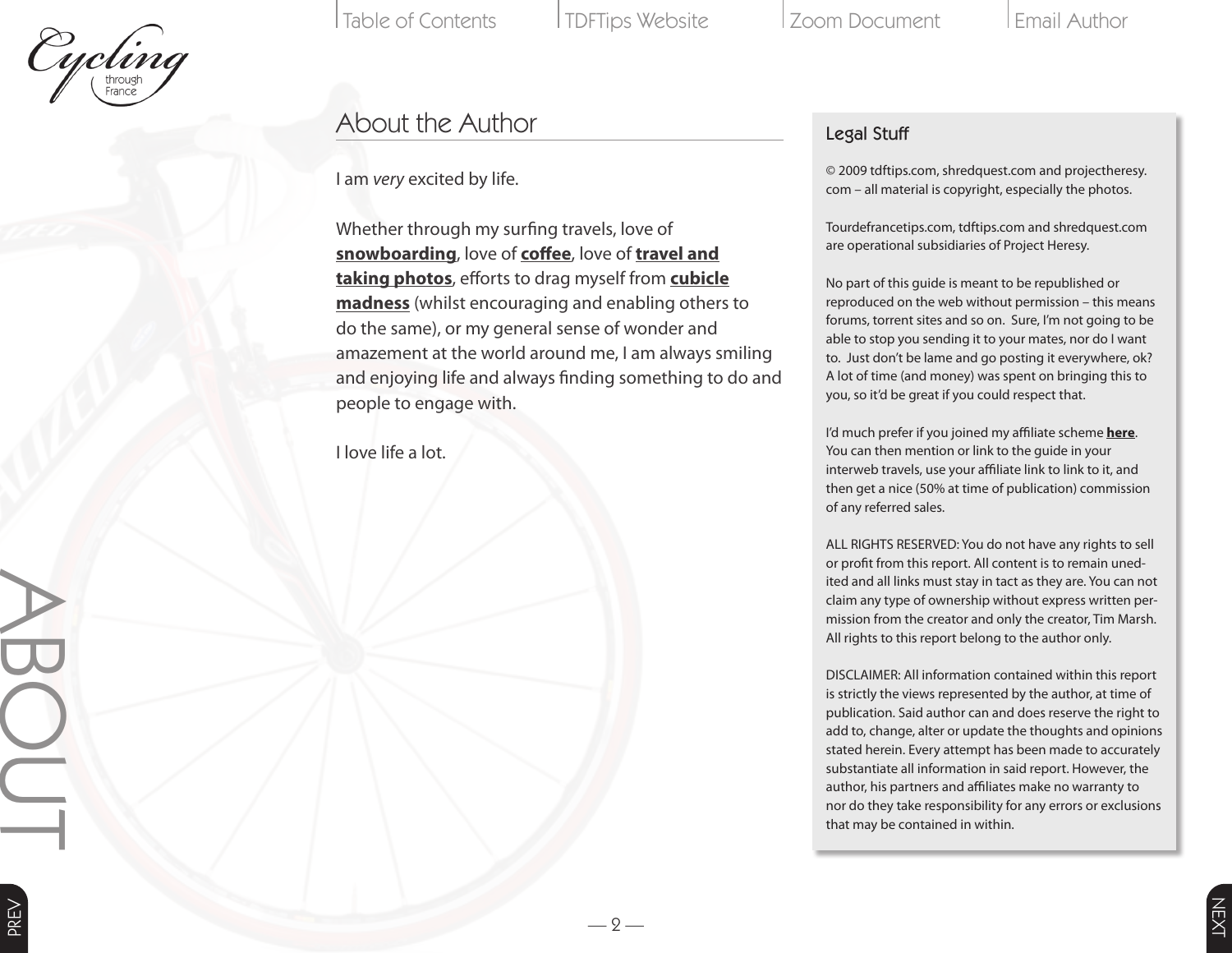

**ABOTT** 

Table of Contents TDFTips Website 1 Zoom Document 1 Email Author

# About the Guide

Do you think planning a cycling trip to France has to be hard?

Think you need to pay a load of money at a tour company to organize your Tour de France (or cycling in France) trip?

Follow this guide and you'll save yourself loads of your valuable time and money, as well as maximizing your enjoyment of your trip.

This guide is almost entirely content-only, apart from a few images, which are there to get you excited about cycling in France as well as break up the INCREDIBLE (yes, in capitals) amount of information in this guide.

There are some affiliate links throughout the Ebook that link to products or services that I use myself. I debated whether to include these, but given I only recommend totally awesome companies and services that I think are worth checking out, I figure you wouldn't mind if I included them. These affiliate links provide a (sometimes very) small amount of commission on sales.

I have an affiliate program in place for this guide, which you can join **[here](https://www.e-junkie.com/affiliates/?cl=63508&ev=7e244683b5)** (Project Heresy is the vehicle that all my other web interests sit in). If you refer a sale of this Ebook, you'll get a nice (50% at time of printing) commission from the sale. Generous? Yep, it's how I roll.

Where dollar amounts are stated without a currency (i.e. "\$100"), assume it is in Australian dollars. You can convert AUD to your currency at **[xe.com](http://www.xe.com)**.

The guide is not, and does not pretend to be, perfect. Nor does it contain every single piece of information about cycling in France or touring the Tour. It is, however, totally awesome and does cover a lot of very useful information designed to save you your valuable time and money., as well as making the planning process, and your trip, as pain-free as possible.

— 3 —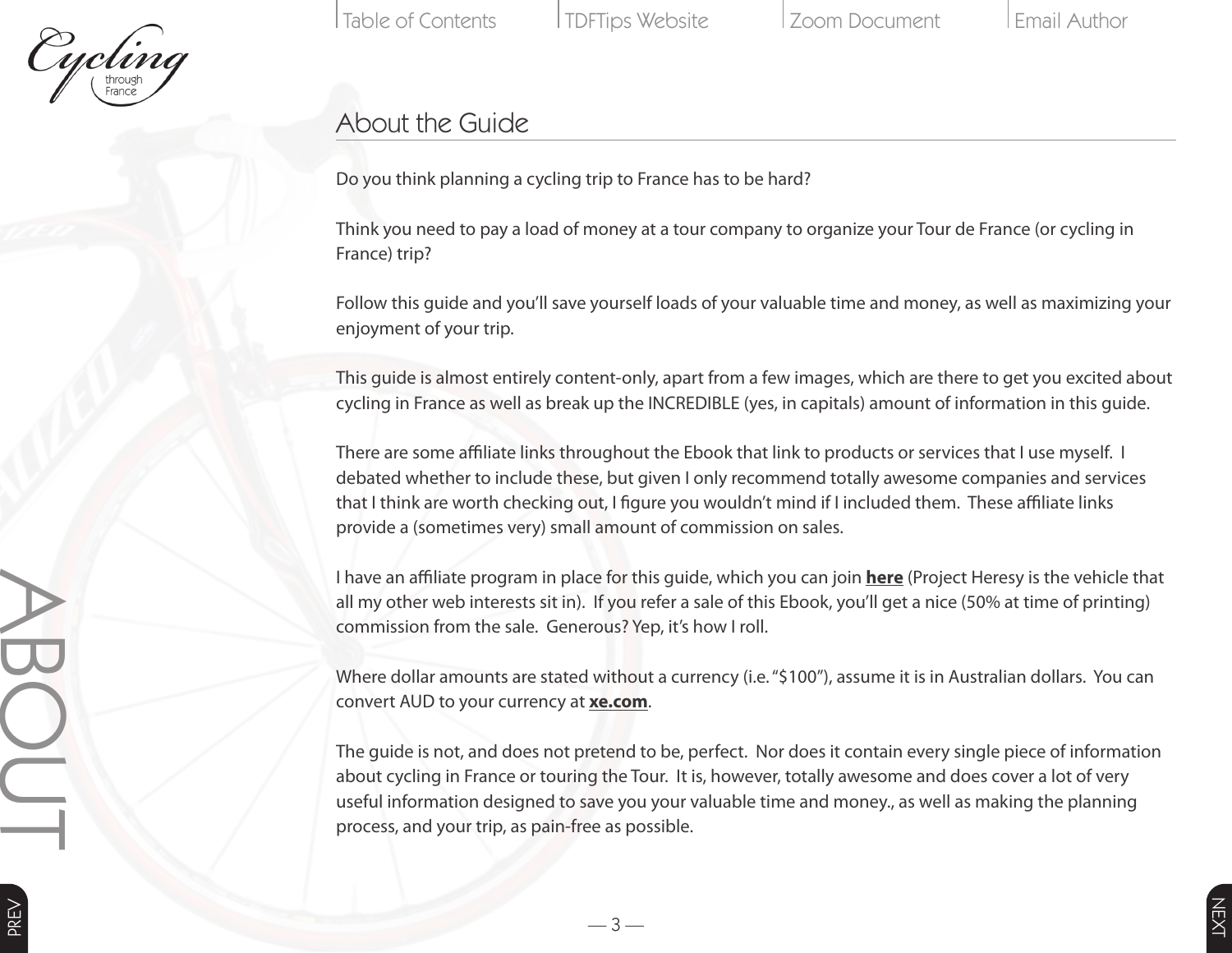

Table of Contents TDFTips Website 200m Document | Email Author

Any subsequent updates to this guide will be sent to all purchasers free of charge.

I hope you find this guide useful, and if you have any information or tips you feel ought to be included, or find any mistakes or omissions, please contact me on **[tim@tdftips.com](mailto:tim@tdftips.com)** or Tweet it to me using **[@tdftips](http://www.twitter.com/tdftips)**. If the information is useful, at the very least it will appear on the website, and perhaps even an updated version of this guide (with attribution of course).

I'd really appreciate you sending any feedback my way by using the feedback form at **[tdftips.com/contact](http://www.tdftips.com/contact)**, as it will allow me to provide a much more useful and relevant product.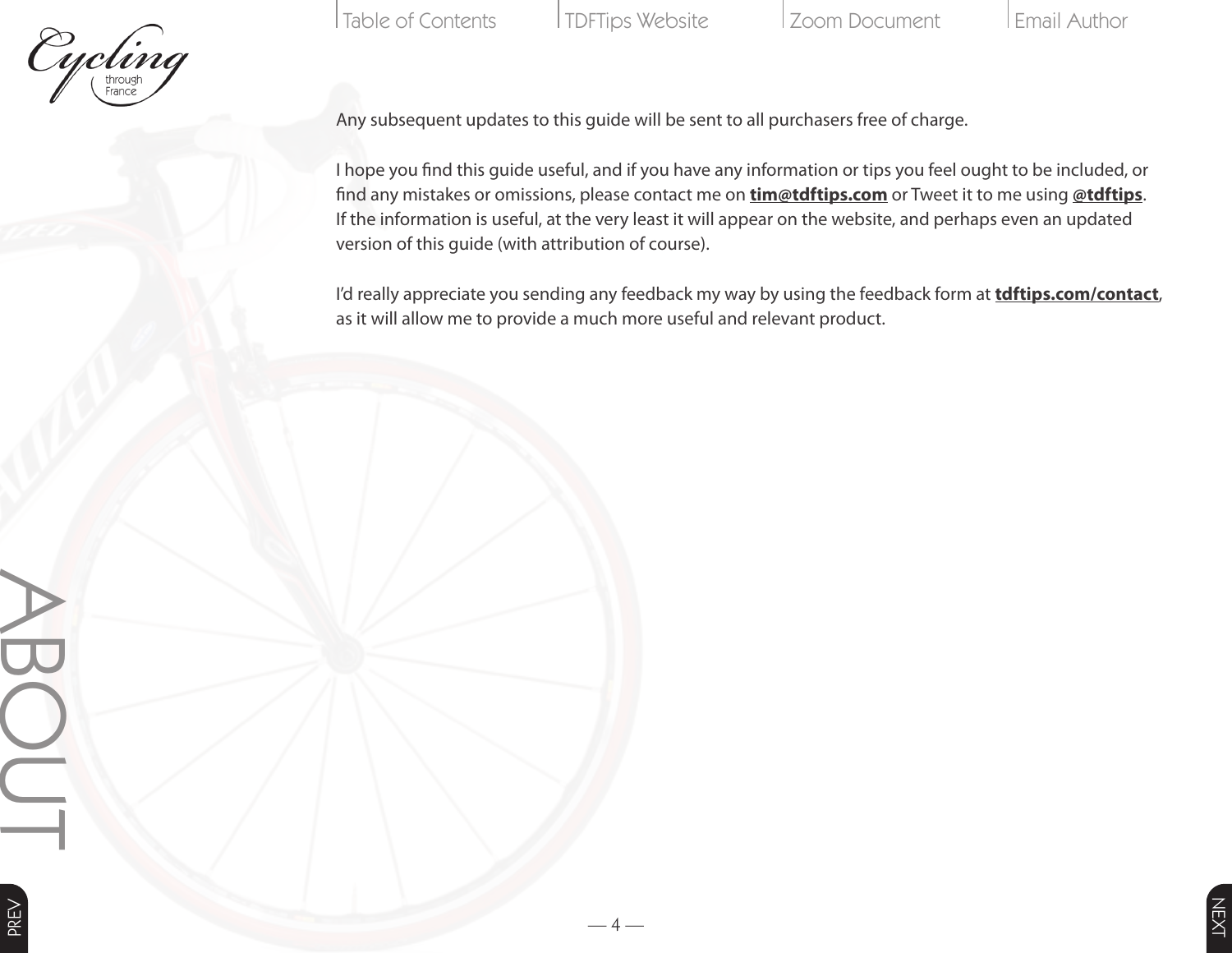

Table of Contents TDFTips Website 1 Zoom Document 1 Email Author

## Welcome

I am very pleased (and excited) to welcome you to **[tdftips.com's](http://www.tdftips.com)** guide to planning a cycling trip to France!

Thanks for downloading this guide; I hope you find it extremely useful in your travels.

This guide covers various aspects of planning a cycling trip to France, but in particular focuses on the logistics involved in following the Tour de France and/or participating in the **[L'Etape du Tour](http://www.letapedutour.com)**. It is therefore very useful for anyone wanting to cycle in France, whether you take in the Tour de France and L'Etape or not.

I don't take into account any general sightseeing considerations, so if that ends up being part of the itinerary, you ought to take that into account and adjust your itinerary accordingly.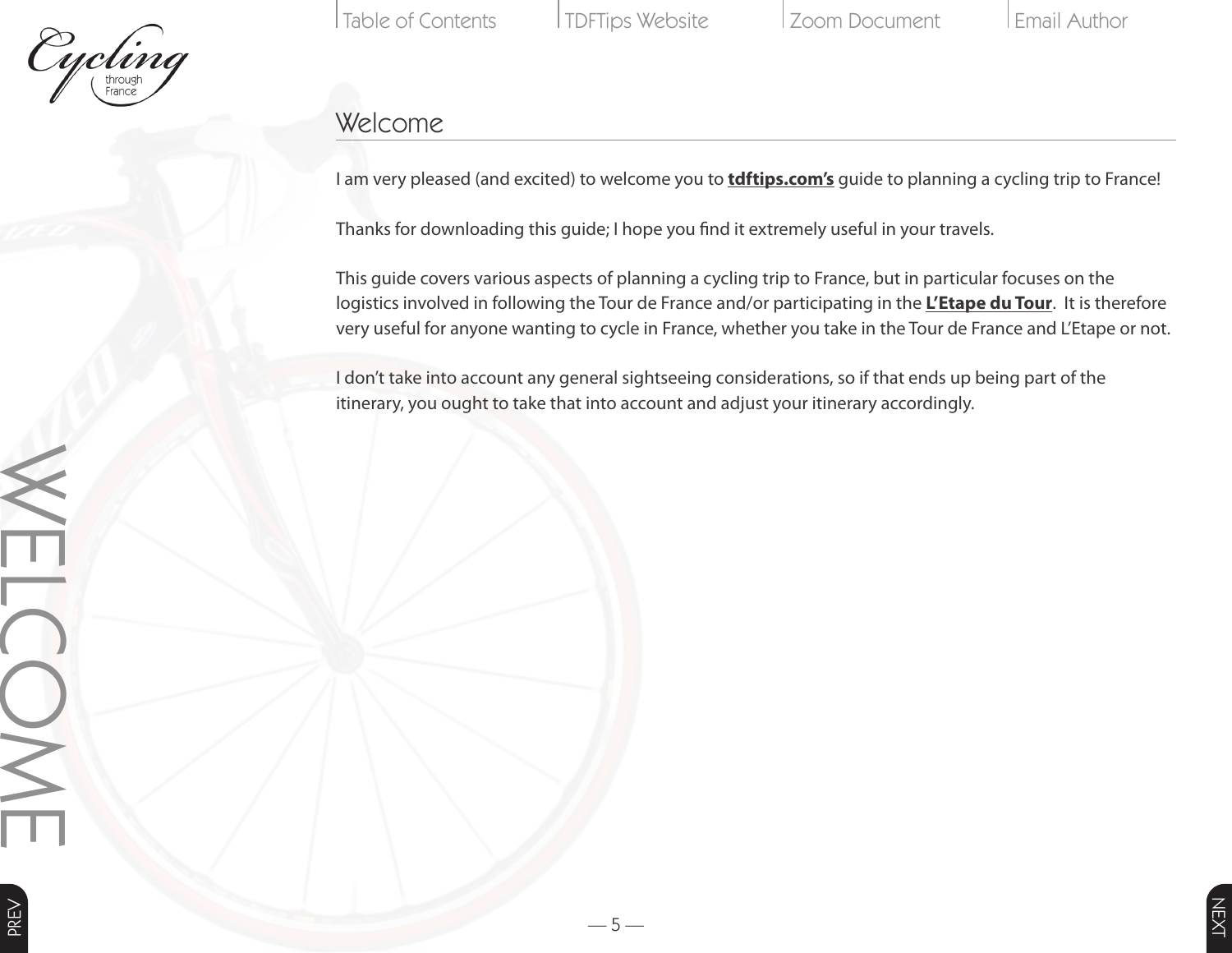

# Introduction

Planning my first trip to France for the 2009 Tour was an at times frustrating, but ultimately illuminating and rewarding, process.

In planning this trip, it became immediately obvious to me that there was not a readily-found, highly focused, central source of information that covered all the important aspects of traveling in France that would be useful for anyone planning a cycling trip, following Le Tour, or planning on doing L'Etape du Tour.

I ended up spending a lot of time researching (forums, Google etc) the best places to fly in, how to obtain extra baggage allowances (or minimize the cost at least), where to stay, how to get data roaming for my mobile phone, road toll information – and that's just for starters.

As I planned the trip, and then traveled in France, I thought that a simple guide covering all these – and more – aspects would be a useful tool; and thus this guide was born!

In it, you'll find information broken down into two sections; Planning and On the Ground, with detailed information covering:

- Initial Planning (stages, airports, airlines)
- Airlines and how bikes are treated in terms of baggage costs
- Airport-Airline route list for major routes around the world
- Mobile and data roaming tips and recommendations
- Watching the Tour tips and things to watch out for
- Participating in L'Etape du Tour planning, pitfalls, tips

— 6 —

- Tips for finding free wifi (free, unsecured)
- Coffee locations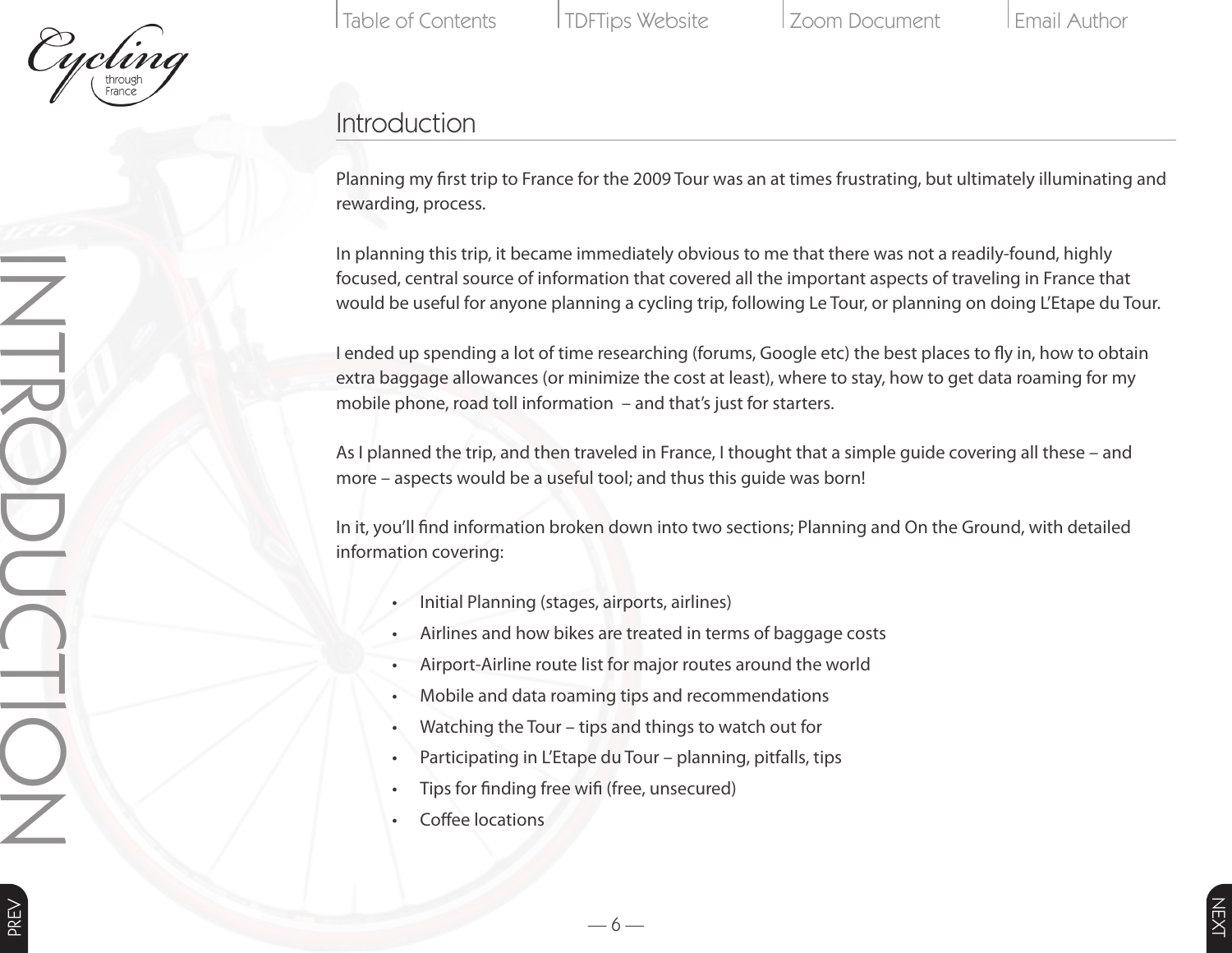

- Road quality/types, travel times and what to expect at toll gates
- Car hire versus campervan hire the pros and cons of each one
	- Weather tips
	- Places to base yourself for rides (e.g. the Cols)
	- Critical and nice-to-have equipment list suggestions
	- Contacts, and much more

In the end, I had a fantastic time, but spent a lot more time driving than I anticipated, saw a lot less Tour (both on the ground and on TV) than I wanted to and had some nasty expenses catch me unawares. All this served a useful purpose in identifying pitfalls that informed this guide, as well as providing a good basis for planning a better trip next year.

So, onto planning and executing an incredible cycling trip to France.

— 7 —

 $-7-$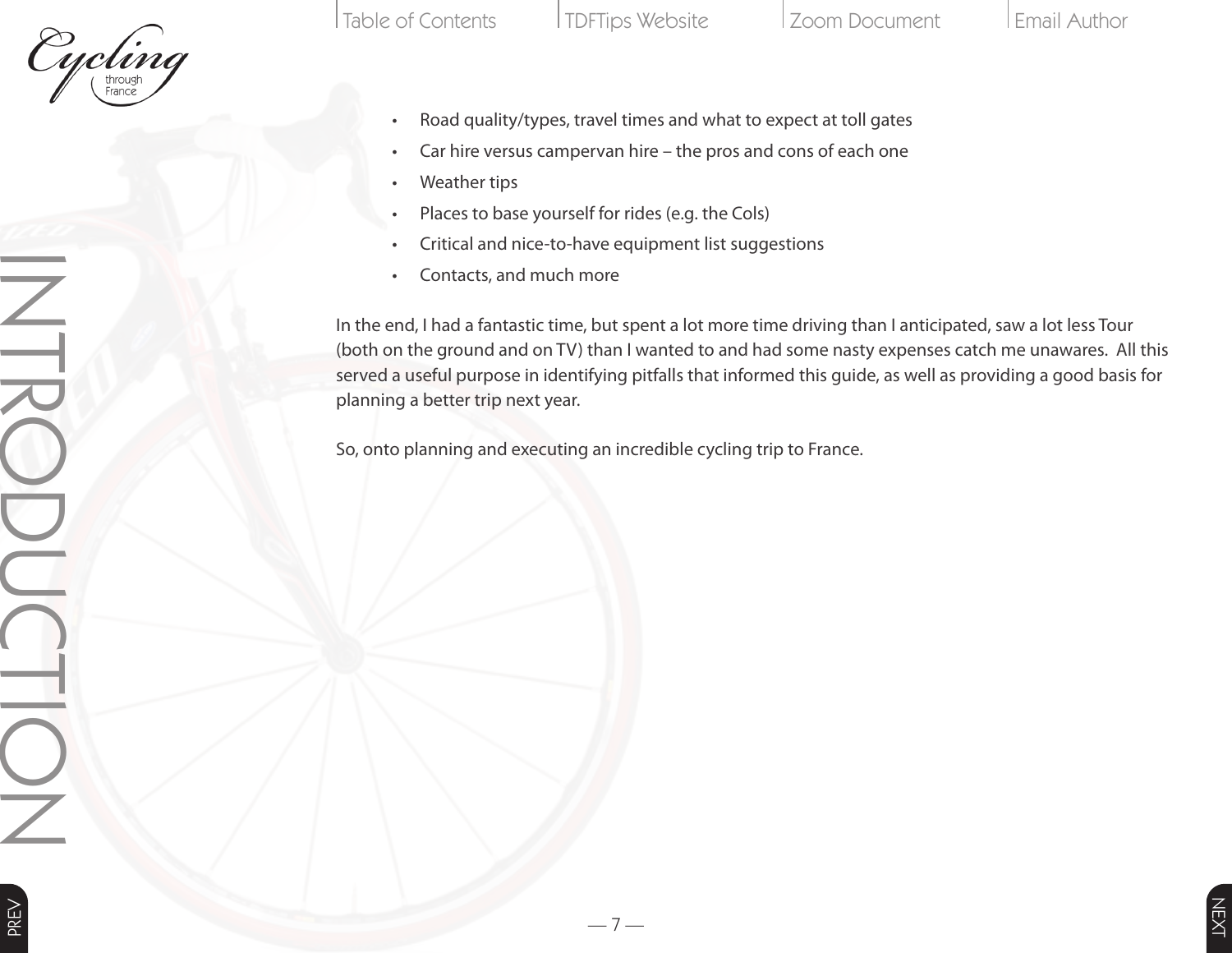

Table of Contents TDFTips Website Zoom Document Email Author

 $-8$  —

### Table of Contents (Section titles are links)

# **[Planning](#page--1-0)**

|  | $Introduction \dots 11$ |  |
|--|-------------------------|--|
|  |                         |  |
|  |                         |  |
|  |                         |  |
|  |                         |  |
|  |                         |  |
|  |                         |  |
|  |                         |  |
|  | $Introduction \dots 24$ |  |
|  |                         |  |
|  |                         |  |
|  |                         |  |
|  |                         |  |
|  |                         |  |
|  |                         |  |
|  |                         |  |
|  |                         |  |
|  |                         |  |
|  |                         |  |
|  |                         |  |
|  |                         |  |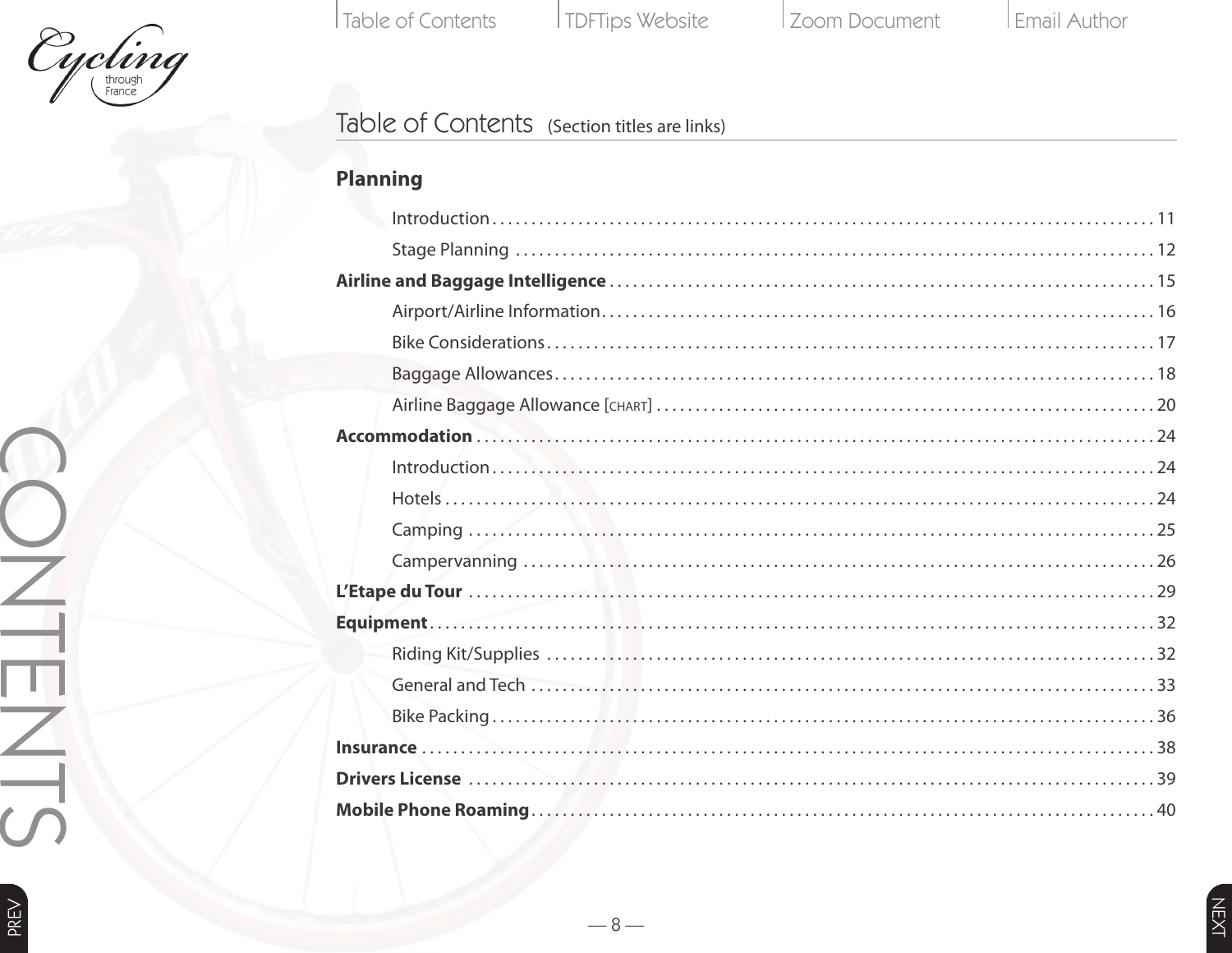

Table of Contents TDFTips Website Zoom Document Email Author

### Table of Contents (Section titles are links)

|  | <b>On the Ground</b> |
|--|----------------------|
|  |                      |